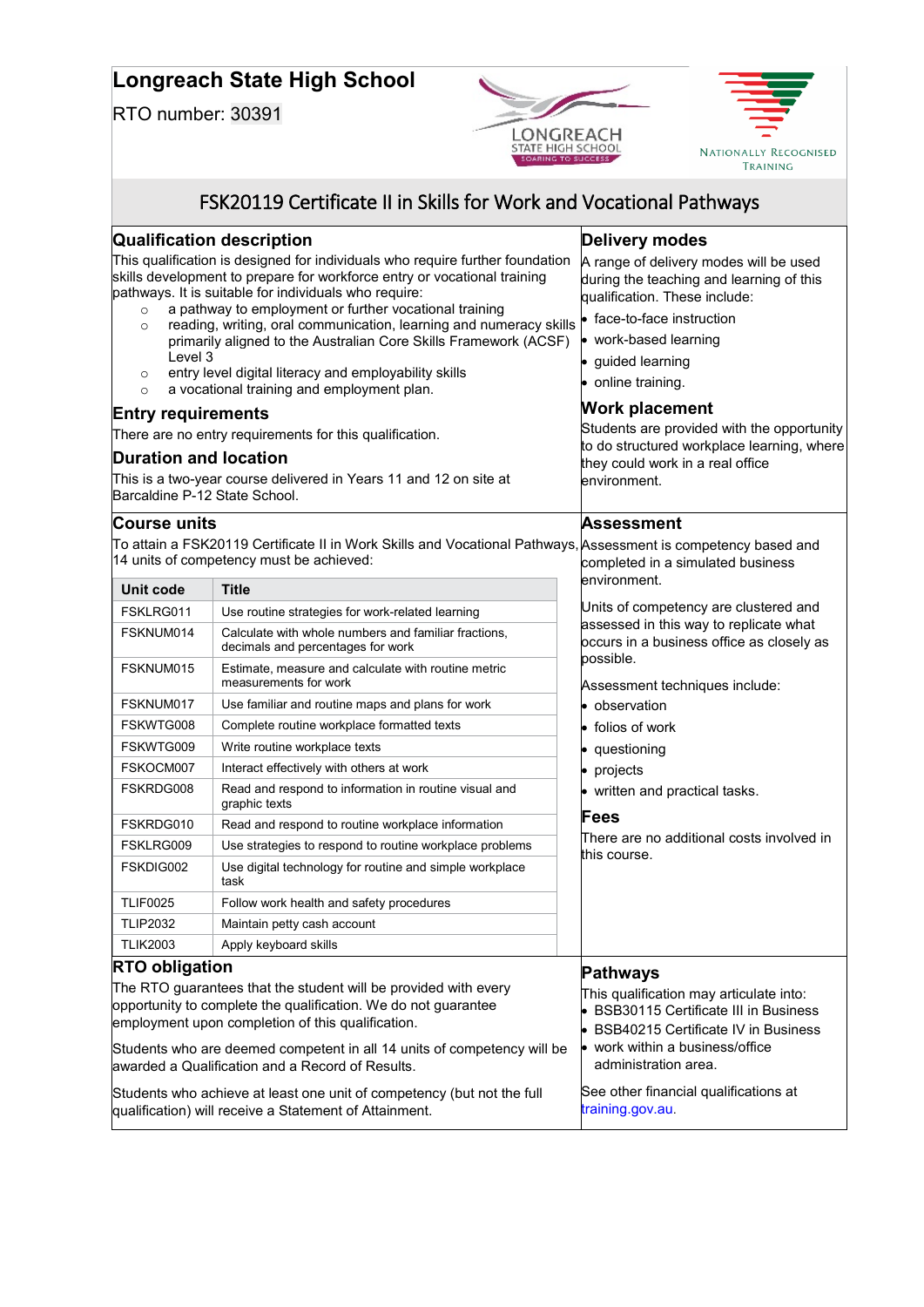# **Longreach State High School**

RTO number: 30391





## AHC10216 Certificate I in Agrifood Operations

| <b>Qualification description</b>                                                                                                                                                                                                                                                                                                                                                         |                               | <b>Delivery modes</b>                                                                                                                                                   |
|------------------------------------------------------------------------------------------------------------------------------------------------------------------------------------------------------------------------------------------------------------------------------------------------------------------------------------------------------------------------------------------|-------------------------------|-------------------------------------------------------------------------------------------------------------------------------------------------------------------------|
| This qualification is an entry-level qualification aimed at individuals entering<br>the agriculture, horticulture and conservation and land management<br>industries. It allows individuals to develop basic skills and knowledge to<br>prepare for work. They may undertake a range of simple tasks under close<br>supervision. The range of technical skills and knowledge is limited. |                               | A range of delivery modes will be used<br>during the teaching and learning of this<br>qualification. These include:<br>• face-to-face instruction                       |
| <b>Entry requirements</b>                                                                                                                                                                                                                                                                                                                                                                |                               | • work-based learning                                                                                                                                                   |
| There are no entry requirements for this qualification.                                                                                                                                                                                                                                                                                                                                  |                               | guided learning<br>· online training.                                                                                                                                   |
| <b>Duration and location</b>                                                                                                                                                                                                                                                                                                                                                             |                               |                                                                                                                                                                         |
| This is a two-year course delivered in Years 11 and 12 on site at<br>Barcaldine P-12 State School.                                                                                                                                                                                                                                                                                       |                               | <b>Work placement</b><br>Students are provided with the opportunity<br>to do structured workplace learning, where<br>they could work in a real office<br>environment.   |
| <b>Course units</b>                                                                                                                                                                                                                                                                                                                                                                      |                               | Assessment                                                                                                                                                              |
| To attain a AHC10216 Certificate I in Agrifood Operations, 6 units of<br>competency must be achieved:                                                                                                                                                                                                                                                                                    |                               | Assessment is competency based and<br>completed in a simulated nursery<br>environment.                                                                                  |
| <b>Unit code</b>                                                                                                                                                                                                                                                                                                                                                                         | <b>Title</b>                  |                                                                                                                                                                         |
| AHCWHS101                                                                                                                                                                                                                                                                                                                                                                                | <b>WORK SAFELY</b>            | Units of competency are clustered and<br>assessed in this way to replicate what                                                                                         |
| AHCWRK101                                                                                                                                                                                                                                                                                                                                                                                | <b>MAINTAIN THE WORKPLACE</b> | occurs in a business office as closely as                                                                                                                               |
| AHCPGD102                                                                                                                                                                                                                                                                                                                                                                                | <b>SUPPORT GARDENING WORK</b> | possible.                                                                                                                                                               |
| AHCIRG102                                                                                                                                                                                                                                                                                                                                                                                | SUPPORT IRRIGATION WORK       | Assessment techniques include:                                                                                                                                          |
| AHCNSY101                                                                                                                                                                                                                                                                                                                                                                                | SUPPORT NURSERY WORK          | • observation                                                                                                                                                           |
| AHCNSY201                                                                                                                                                                                                                                                                                                                                                                                | POT UP PLANTS                 | questioning                                                                                                                                                             |
|                                                                                                                                                                                                                                                                                                                                                                                          |                               | projects                                                                                                                                                                |
|                                                                                                                                                                                                                                                                                                                                                                                          |                               | • written and practical tasks.                                                                                                                                          |
|                                                                                                                                                                                                                                                                                                                                                                                          |                               | Fees<br>There are no additional costs involved in<br>this course.                                                                                                       |
| <b>RTO obligation</b>                                                                                                                                                                                                                                                                                                                                                                    |                               | <b>Pathways</b>                                                                                                                                                         |
| The RTO guarantees that the student will be provided with every<br>opportunity to complete the qualification. We do not guarantee<br>employment upon completion of this qualification.                                                                                                                                                                                                   |                               | This qualification may articulate into:<br>• AHC20116 Certificate II in Agriculture<br>• AHC30716 Certificate III in Horticulture<br>• work within a rural skills area. |
| Students who are deemed competent in all 12 units of competency will be<br>awarded a Qualification and a Record of Results.                                                                                                                                                                                                                                                              |                               |                                                                                                                                                                         |
| Students who achieve at least one unit of competency (but not the full<br>qualification) will receive a Statement of Attainment.                                                                                                                                                                                                                                                         |                               | See other financial qualifications at<br>training.gov.au.                                                                                                               |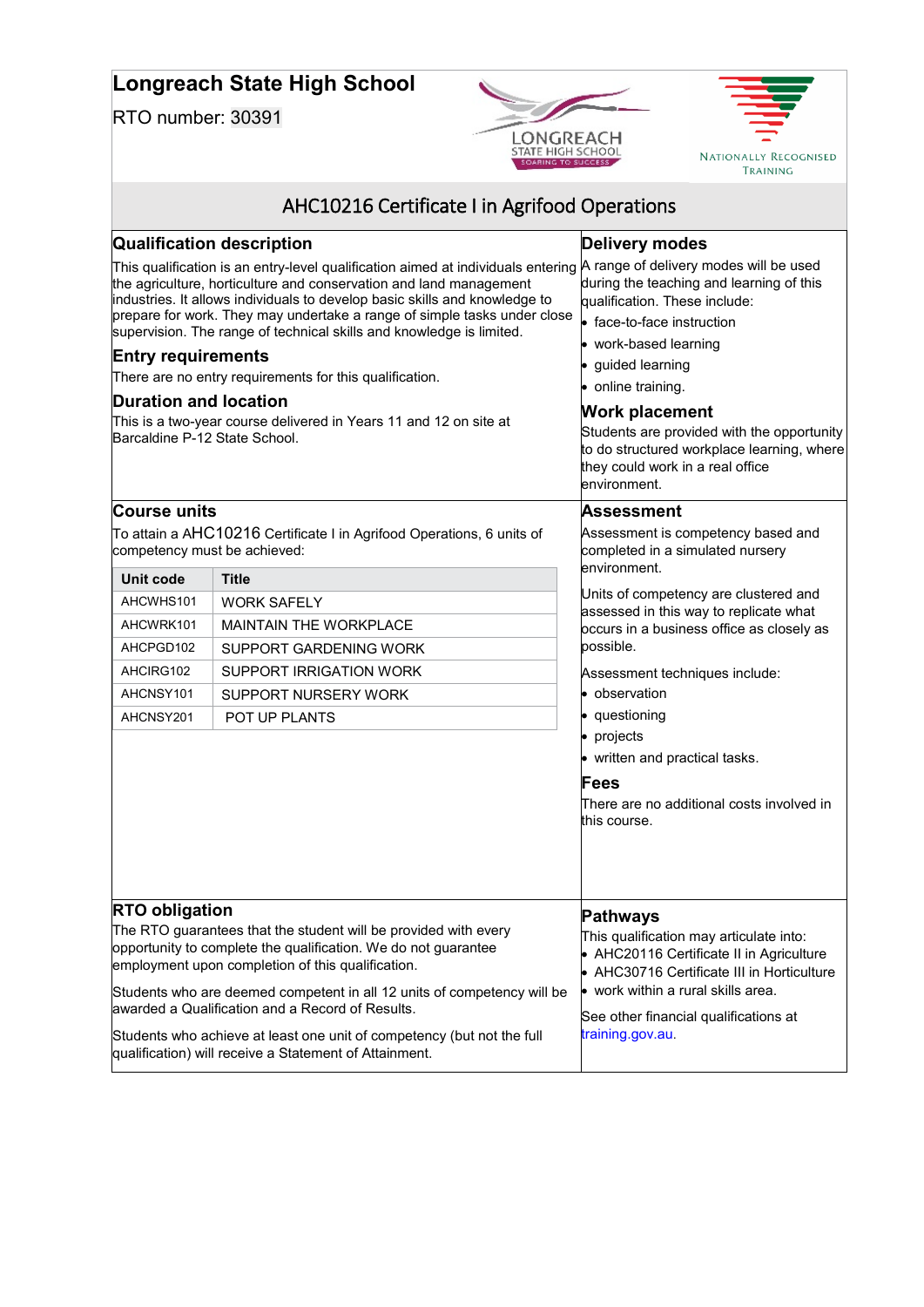## **Longreach State High School**

RTO number: 30391





## ICT20120 Certificate II in Applied Digital Technology

## **Qualification description**

This pathways qualification provides the foundation skills and knowledge to use basic applied digital technologies in varied contexts.

The qualification is designed for those developing the necessary digital and technology skills in preparation for work.

These individuals carry out a range of basic procedural and operational tasks that require digital and technology skills. They perform a range of mainly routine tasks using limited practical skills and knowledge in a defined context. The qualification is suitable for someone generally performing under direct supervision.

## **Entry requirements**

There are no entry requirements for this qualification.

## **Duration and location**

This is a two-year course delivered in Years 11 and 12 on site at Barcaldine P-12 State School.

## **Course units**

To attain a ICT20120 Certificate II in Applied Digital Technology, 12 units of Assessment is competency based and competency must be achieved:

| Unit code | Title                                                 |
|-----------|-------------------------------------------------------|
| BSBWHS201 | Participate in OHS processes                          |
| BSBSUS211 | Participate in sustainable work practices             |
| ICTICT213 | Use computer operating systems and hardware           |
| ICTICT202 | Work and communicate effectively in an IT environment |
| ICTICT214 | Operate application software packages                 |
| ICTICT215 | Operate a digital media technology package            |
| ICTICT224 | Integrate commercial computing packages               |
| BSBTEC303 | Create electronic presentations                       |
| BSBTEC201 | Use business software applications                    |
| ICTSAS214 | Protect from spam and destructive software            |
| BSBTEC302 | Design and produce spreadsheets                       |
| ICTSAS308 | Run Standard diagnostic tests                         |

## **RTO obligation**

The RTO guarantees that the student will be provided with every opportunity to complete the qualification. We do not guarantee employment upon completion of this qualification.

Students who are deemed competent in all 12 units of competency will be awarded a Qualification and a Record of Results.

Students who achieve at least one unit of competency (but not the full qualification) will receive a Statement of Attainment.

## **Delivery modes**

A range of delivery modes will be used during the teaching and learning of this qualification. These include:

- face-to-face instruction
- work-based learning
- guided learning
- online training.

#### **Work placement**

Students are provided with the opportunity to do structured workplace learning, where they could work in a real office environment.

## **Assessment**

completed in a simulated IT environment.

Units of competency are clustered and assessed in this way to replicate what occurs in a business office as closely as possible.

Assessment techniques include:

- observation
- folios of work
- questioning
- projects
- written and practical tasks.

## **Fees**

There are no additional costs involved in this course.

## **Pathways**

This qualification may articulate into:

- ICT30120 Certificate III in Information **Technology**
- ICT401205 Certificate IV in Information **Technology**
- work within a information technology area.

See other technology qualifications at [training.gov.au.](https://training.gov.au/)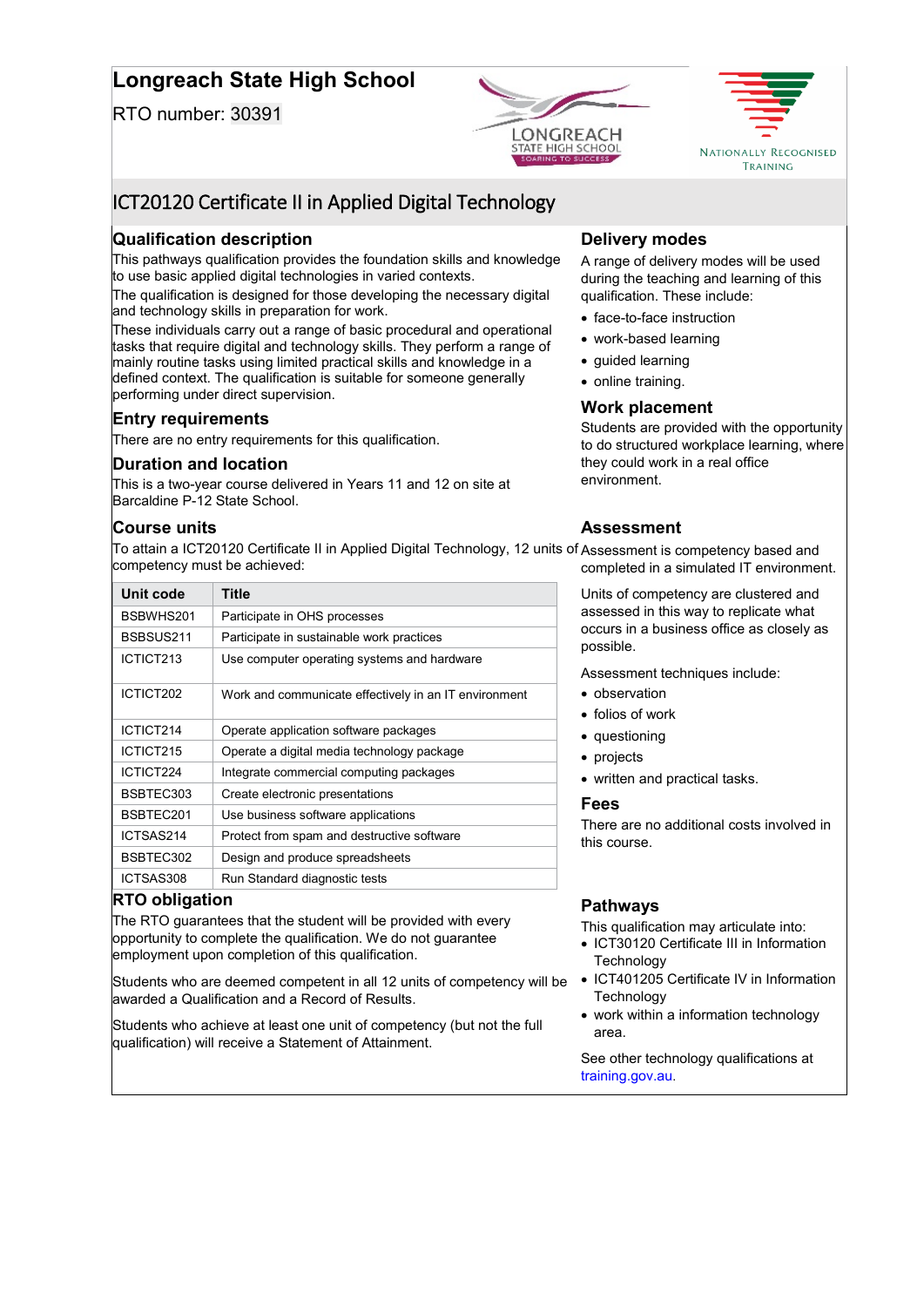

## SIT20416 - Certificate II in Kitchen Operations

The nationally recognised qualification, SIT20416 - Certificate II in Kitchen Operations is offered by CQUniversity Australia, RTO Code 40939. Longreach State High School will conduct training, assessment and recruitment on behalf of CQUniversity. CQUniversity is responsible for the course and issuance of qualifications. For further information on this course or about CQUniversity please access [www.cqu.edu.au/tafe](http://www.cqu.edu.au/tafe) 

This qualification reflects the role of individuals working in kitchens who use a defined and limited range of food preparation and cookery skills to prepare food and menu items. They are involved in mainly routine and repetitive tasks and work under direct supervision. This qualification does not provide the skills required by commercial cooks, which are covered in SIT30816 Certificate III in Commercial Cookery. This qualification provides a pathway to work in kitchen operations in organisations such as restaurants, hotels, catering operations, clubs, pubs, cafes, and coffee shops; and institutions such as aged care facilities, hospitals, prisons, and schools.

Students will also develop knowledge and skills in the service of food and beverage typical of front of house hospitality operations.

Also please note that the endorsement of a new Hospitality Training Package is due in approximately June 2022. CQU will work directly with Longreach State High School and cluster schools to transition to the new Training Package.

## **Units of Study**

## **CORE**

BSBWOR203 Work effectively with others SITHCCC001 Use food preparation equipment SITHCCC005 Prepare dishes using basic methods of cookery SITHCCC011 Use cookery skills effectively SITHKOP001 Clean kitchen premises and equipment SITXFSA001 Use hygienic practices for food safety SITXINV002 Maintain the quality of perishable items SITXWHS001 Participate in safe work practices

## **ELECTIVES**

SITHCCC002 Prepare and present simple dishes SITHCCC006 Prepare appetisers and salads SITHCCC008 Prepare vegetable, fruit, egg and farinaceous dishes SITHFAB004 Prepare and service non-alcoholic beverages SITHFAB005 Prepare and service espresso coffee